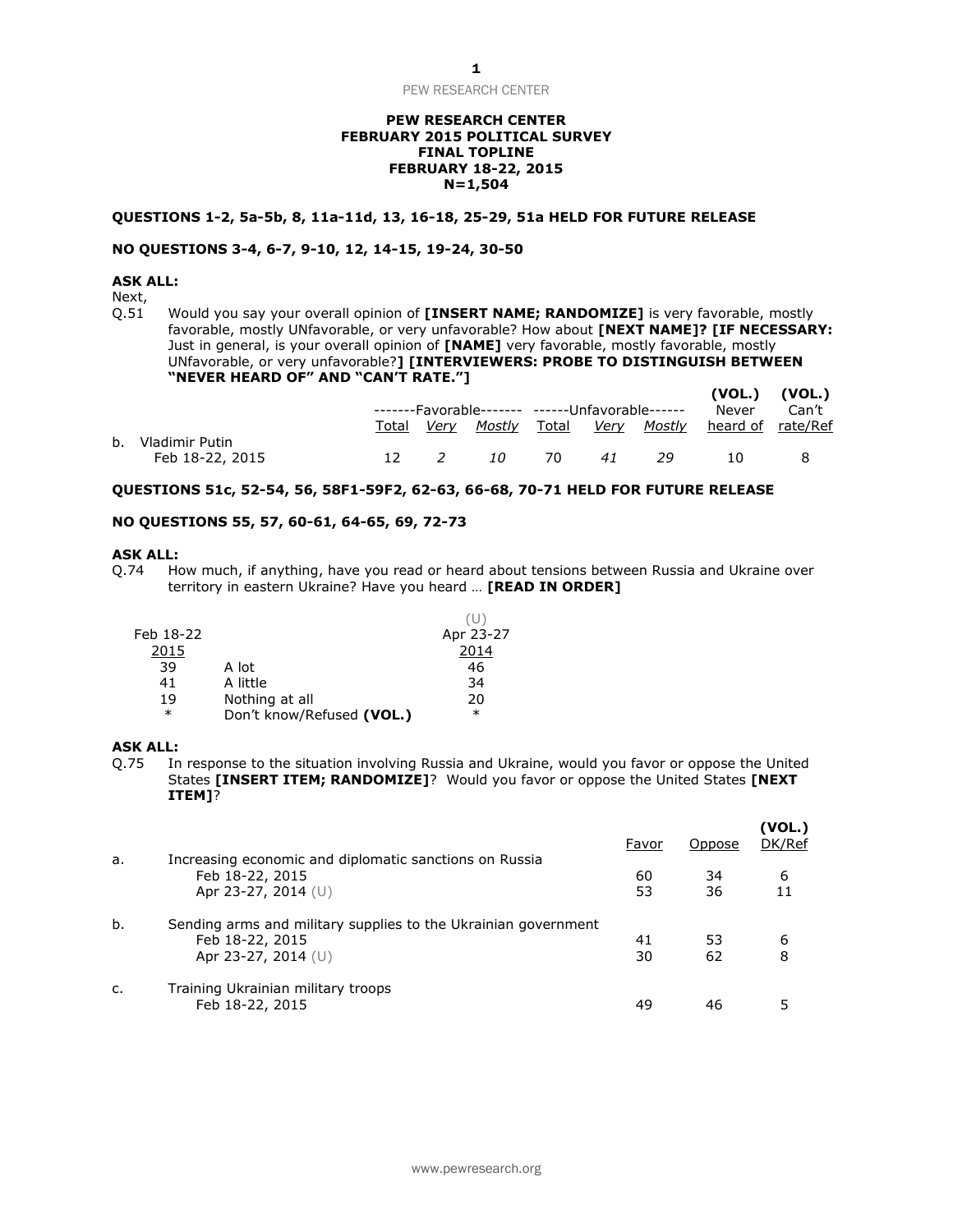**ASK ALL:**<br>Q.76 Ho How important to the interests of the United States is what happens between Russia and Ukraine **[READ IN ORDER]**?

| Feb 18-22 |                           | Jul 24-27 | Apr 23-27 |
|-----------|---------------------------|-----------|-----------|
| 2015      |                           | 2014      | 2014      |
| 30        | Very important            | 48        | 31        |
| 46        | Somewhat important        | 35        | 36        |
| 13        | Not too important         | 8         | 16        |
|           | Not at all important      | 5         | 13        |
| 3         | Don't know/Refused (VOL.) | 4         | 4         |
|           |                           |           |           |

#### **NO QUESTIONS 77, 79**

#### **QUESTIONS 78, 80 HELD FOR FUTURE RELEASE**

#### **ASK ALL:**

PARTY In politics TODAY, do you consider yourself a Republican, Democrat, or independent? **ASK IF INDEP/NO PREF/OTHER/DK/REF (PARTY=3,4,5,9):**

PARTYLN As of today do you lean more to the Republican Party or more to the Democratic Party?

|                      |            |          |                        | (VOL.)                  | (VOL.)       |                         |      |            |
|----------------------|------------|----------|------------------------|-------------------------|--------------|-------------------------|------|------------|
|                      |            |          |                        | No                      | Other        | (VOL.)                  | Lean | Lean       |
|                      | Republican | Democrat | Independent preference |                         | party        | DK/Ref                  | Rep  | <u>Dem</u> |
| Feb 18-22, 2015      | 24         | 31       | 38                     | 4                       | 1            | 1                       | 18   | 17         |
| Jan 7-11, 2015       | 21         | 30       | 44                     | 3                       | 1            | 1                       | 19   | 18         |
| Dec 3-7, 2014        | 24         | 31       | 39                     | 3                       | $\mathbf{1}$ |                         | 17   | 17         |
| Nov 6-9, 2014        | 27         | 32       | 36                     | $\overline{2}$          | $\ast$       | $\mathbf{1}$            | 15   | 16         |
| Oct 15-20, 2014      | 24         | 33       | 38                     | $\overline{\mathbf{4}}$ | $\ast$       | $\mathbf 1$             | 13   | 17         |
| Sep 2-9, 2014        | 24         | 33       | 38                     | 3                       | $\mathbf{1}$ | $\overline{2}$          | 15   | 15         |
| Aug 20-24, 2014      | 24         | 31       | 37                     | $\overline{\mathbf{4}}$ | $\mathbf{1}$ | $\overline{\mathbf{4}}$ | 15   | 16         |
| Jul 8-14, 2014       | 25         | 34       | 37                     | $\overline{c}$          | $\mathbf{1}$ | $\mathbf 1$             | 16   | 15         |
| Apr 23-27, 2014      | 24         | 30       | 41                     | $\overline{2}$          | $\mathbf{1}$ | $\overline{2}$          | 18   | 17         |
| Jan 23-Mar 16, 2014  | 22         | 31       | 41                     | 3                       | $\mathbf{1}$ | $\mathbf 2$             | 17   | 17         |
| Feb 14-23, 2014      | 22         | 32       | 39                     | $\overline{4}$          | $\mathbf{1}$ | $\overline{2}$          | 14   | 17         |
| <b>Yearly Totals</b> |            |          |                        |                         |              |                         |      |            |
| 2014                 | 23.2       | 31.5     | 39.5                   | 3.1                     | .7           | 2.0                     | 16.2 | 16.5       |
| 2013                 | 23.9       | 32.1     | 38.3                   | 2.9                     | $.5\,$       | 2.2                     | 16.0 | 16.0       |
| 2012                 | 24.7       | 32.6     | 36.4                   | 3.1                     | $.5\,$       | 2.7                     | 14.4 | 16.1       |
| 2011                 | 24.3       | 32.3     | 37.4                   | 3.1                     | .4           | 2.5                     | 15.7 | 15.6       |
| 2010                 | 25.2       | 32.7     | 35.2                   | 3.6                     | .4           | 2.8                     | 14.5 | 14.1       |
| 2009                 | 23.9       | 34.4     | 35.1                   | 3.4                     | .4           | 2.8                     | 13.1 | 15.7       |
| 2008                 | 25.7       | 36.0     | 31.5                   | 3.6                     | .3           | 3.0                     | 10.6 | 15.2       |
| 2007                 | 25.3       | 32.9     | 34.1                   | 4.3                     | .4           | 2.9                     | 10.9 | 17.0       |
| 2006                 | 27.8       | 33.1     | 30.9                   | 4.4                     | $\cdot$ 3    | 3.4                     | 10.5 | 15.1       |
| 2005                 | 29.3       | 32.8     | 30.2                   | 4.5                     | $\cdot$ 3    | 2.8                     | 10.3 | 14.9       |
| 2004                 | 30.0       | 33.5     | 29.5                   | 3.8                     | .4           | 3.0                     | 11.7 | 13.4       |
| 2003                 | 30.3       | 31.5     | 30.5                   | 4.8                     | .5           | 2.5                     | 12.0 | 12.6       |
| 2002                 | 30.4       | 31.4     | 29.8                   | 5.0                     | .7           | 2.7                     | 12.4 | 11.6       |
| 2001                 | 29.0       | 33.2     | 29.5                   | 5.2                     | .6           | 2.6                     | 11.9 | 11.6       |
| 2001 Post-Sept 11    | 30.9       | 31.8     | 27.9                   | 5.2                     | .6           | 3.6                     | 11.7 | 9,4        |
| 2001 Pre-Sept 11     | 27.3       | 34.4     | 30.9                   | 5.1                     | .6           | 1.7                     | 12.1 | 13.5       |
| 2000                 | 28.0       | 33.4     | 29.1                   | 5.5                     | .5           | 3.6                     | 11.6 | 11.7       |
| 1999                 | 26.6       | 33.5     | 33.7                   | 3.9                     | .5           | 1.9                     | 13.0 | 14.5       |
| 1998                 | 27.9       | 33.7     | 31.1                   | 4.6                     | .4           | 2.3                     | 11.6 | 13.1       |
| 1997                 | 28.0       | 33.4     | 32.0                   | 4.0                     | .4           | 2.3                     | 12.2 | 14.1       |
| 1996                 | 28.9       | 33.9     | 31.8                   | 3.0                     | .4           | 2.0                     | 12.1 | 14.9       |
| 1995                 | 31.6       | 30.0     | 33.7                   | 2.4                     | .6           | 1.3                     | 15.1 | 13.5       |
| 1994                 | 30.1       | 31.5     | 33.5                   | 1.3                     | $-$          | 3.6                     | 13.7 | 12.2       |
| 1993                 | 27.4       | 33.6     | 34.2                   | 4.4                     | 1.5          | 2.9                     | 11.5 | 14.9       |
| 1992                 | 27.6       | 33.7     | 34.7                   | 1.5                     | 0            | 2.5                     | 12.6 | 16.5       |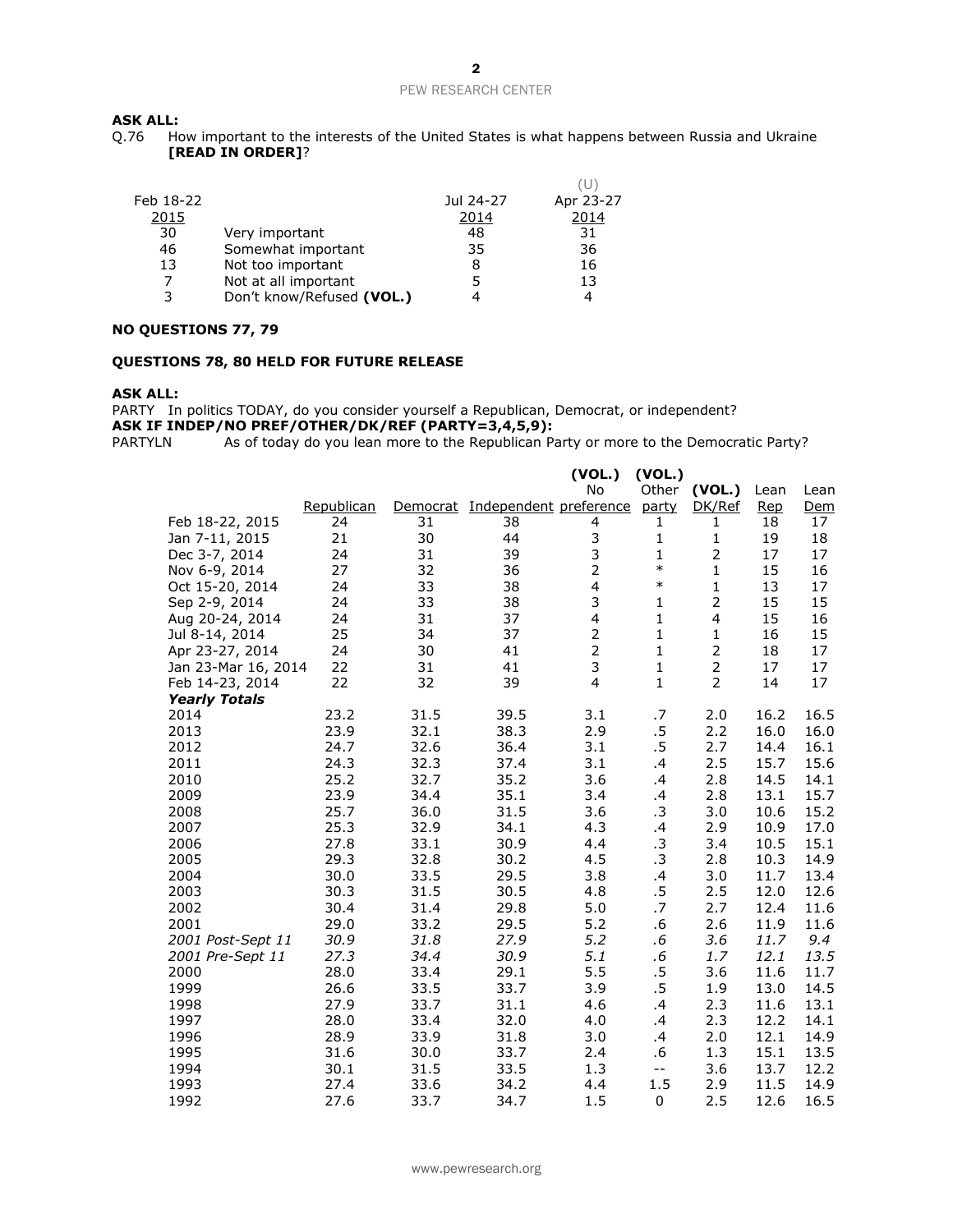## PEW RESEARCH CENTER

# **PARTY/PARTYLN CONTINUED…**

|      |            |          |                        | (VOL.) | (VOL.)       |                  |      |            |
|------|------------|----------|------------------------|--------|--------------|------------------|------|------------|
|      |            |          |                        | No     | Other        | (VOL.) Lean Lean |      |            |
|      | Republican | Democrat | Independent preference |        | <u>party</u> | DK/Ref           | Rep  | <u>Dem</u> |
| 1991 | 30.9       | 31.4     | 33.2                   |        | 1.4          | 3.0              | 14.7 | 10.8       |
| 1990 | 30.9       | 33.2     | 29.3                   | 1.2    | 1.9          | 3.4              | 12.4 | 11.3       |
| 1989 | 33         | 33       | 34                     | $- -$  |              |                  | --   | $- -$      |
| 1987 | 26         | 35       | 39                     | $- -$  |              |                  |      | --         |

#### **ASK REPUBLICANS AND REPUBLICAN LEANERS ONLY (PARTY=1 OR PARTYLN=1):**

TEAPARTY3 From what you know, do you agree or disagree with the Tea Party movement, or don't you have an opinion either way?

# **BASED ON REPUBLICANS AND REPUBLICAN LEANERS [N=679]:**

|                          |              |                 |                   | (VOL.)         |                | Not       |
|--------------------------|--------------|-----------------|-------------------|----------------|----------------|-----------|
|                          |              |                 | No opinion        | Haven't        | (VOL.)         | heard of/ |
|                          | <u>Agree</u> | <u>Disagree</u> | <u>either way</u> | heard of       | Refused        | <u>DК</u> |
| Feb 18-22, 2015          | 36           | 9               | 54                | $\ast$         | $\ast$         | --        |
| Jan 7-11, 2015           | 34           | 9               | 54                | 1              | $\overline{2}$ | $-$       |
| Dec 3-7, 2014            | 34           | 9               | 55                | $\overline{2}$ | 1              | --        |
| Nov 6-9, 2014            | 31           | 10              | 57                | $\mathbf{1}$   | 1              | --        |
| Oct 15-20, 2014          | 32           | 8               | 56                | 2              | $\overline{2}$ | --        |
| Sep 2-9, 2014            | 38           | 10              | 50                | 1              | 1              | --        |
| Aug 20-24, 2014          | 34           | 10              | 53                | $\ast$         | $\overline{2}$ | --        |
| Jul 8-14, 2014           | 35           | 12              | 50                | $\overline{2}$ | 1              | --        |
| Apr 23-27, 2014          | 33           | 11              | 54                | 1              | 1              | $-1$      |
| Jan 23-Mar 16, 2014      | 37           | 11              | 50                | 1              | 1              | --        |
| Feb 14-23, 2014          | 36           | 9               | 54                | 1              | 1              | --        |
| Jan 15-19, 2014          | 35           | 12              | 52                | 1              | $\ast$         | --        |
| Dec 3-8, 2013            | 32           | 9               | 57                | 1              | 1              | --        |
| Oct 30-Nov 6, 2013       | 40           | 9               | 48                | $\overline{2}$ | 1              | --        |
| Oct 9-13, 2013           | 41           | 11              | 45                | 2              | 1              | --        |
| Sep 4-8, 2013            | 35           | 9               | 54                | 1              | 1              | --        |
| Jul 17-21, 2013          | 37           | 10              | 50                | $\overline{2}$ | 1              | --        |
| Jun 12-16, 2013          | 44           | 9               | 46                | 1              | 2              | --        |
| May 23-26, 2013          | 41           | $\overline{7}$  | 48                | $\mathbf{1}$   | 3              | --        |
| May 1-5, 2013            | 28           | 8               | 61                | 2              | 1              | --        |
| Mar 13-17, 2013          | 43           | 7               | 47                | 1              | 1              |           |
| Feb 13-18, 2013          | 36           | 9               | 52                | 1              | 3              | --        |
| Feb 14-17, 2013          | 43           | 9               | 45                | 1              | 2              | --        |
| Jan 9-13, 2013           | 35           | 10              | 51                | $\overline{2}$ | 2              | --        |
| Dec 5-9, 2012            | 37           | 11              | 51                | 1              | $\ast$         | --        |
| Oct 31-Nov 3, 2012 (RVs) | 40           | 8               | 49                | 1              | 2              | --        |
| Oct 4-7, 2012            | 38           | 9               | 50                | 1              | 3              | --        |
| Sep 12-16, 2013          | 39           | 7               | 52                | 1              | 1              | --        |
| Jun 28-Jul 9, 2012       | 40           | 9               | 47                | $\overline{2}$ | 1              | --        |
| Jun 7-17, 2012           | 42           | 8               | 48                | 1              | 1              | --        |
| May 9-Jun 3, 2012        | 36           | 9               | 53                | 1              | 2              | --        |
| Apr 4-15, 2012           | 42           | 8               | 48                | 1              | 1              | --        |
| Mar 7-11, 2012           | 38           | 10              | 49                | 2              | 1              | --        |
| Feb 8-12, 2012           | 40           | 7               | 51                | $\mathbf{1}$   | 1              | --        |
| Jan 11-16, 2012          | 42           | 8               | 47                | 1              | 1              | --        |
| Jan 4-8, 2012            | 37           | 8               | 52                | 1              | 1              | --        |
| Dec 7-11, 2011           | 40           | 9               | 48                | $\overline{2}$ | 1              | --        |
| Nov 9-14, 2011           | 41           | 9               | 49                | $\ast$         | 1              | --        |
| Nov 9-14, 2011           | 41           | 9               | 49                | $\ast$         | 1              | --        |
| Sep 22-Oct 4, 2011       | 37           | 11              | 51                | 1              | 1              | --        |
| Aug 17-21, 2011          | 43           | 7               | 49                | $\ast$         | 1              |           |
| Jul 20-24, 2011          | 40           | 7               | 51                | $\ast$         | 1              | --        |
| Jun 15-19, 2011          | 42           | 9               | 47                | 1              | 1              | --        |
| May 25-30, 2011          | 37           | $\overline{7}$  | 52                | 1              | 3              | $-$       |